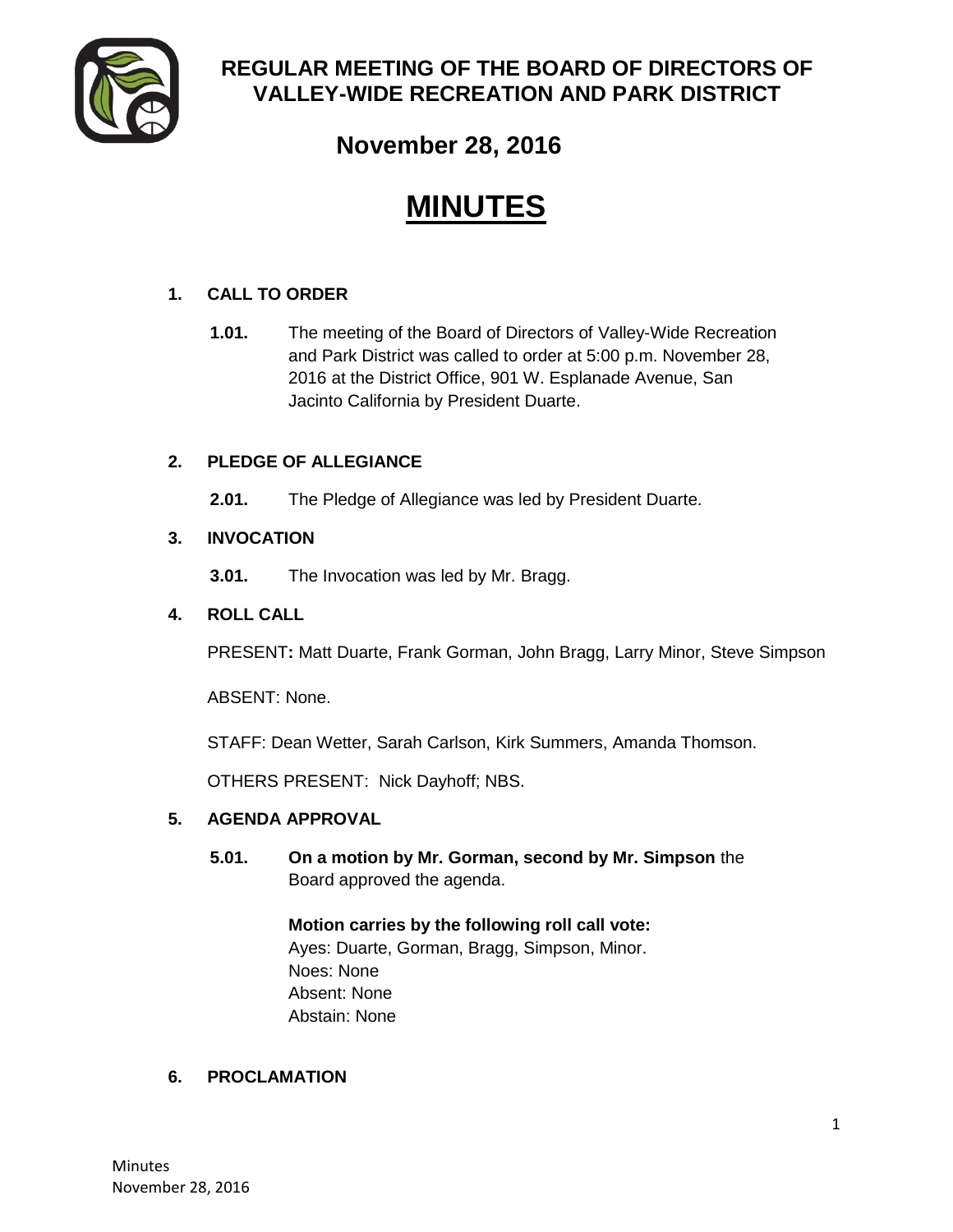$\triangleright$  No Proclamation

#### **7. RECOGNITION**

 $\triangleright$  No Recognition

# **8. PUBLIC COMMENTS – NON AGENDA ITEMS**

**8.01.** No public comment.

# **9. BOARD COMMENTS**

- **9.01.** Mr. Minor stated he attended a meeting in Menifee, along with Mr. Wetter, regarding the fountain. Mr. Minor also stated he understands the Menifee resident's frustration regarding Newport Road, and that the Districts hands are tied due to City restrictions.
- **9.02.** Mr. Gorman congratulated all incumbents on the District election results.
- **9.03.** Mr. Duarte congratulated his fellow candidates on the election results. Mr. Duarte stated Autumn Elegance went very well and he is appreciative of the Friends of Valley Foundation for their work.
- **9.04.** Mr. Gorman requested the topic of re-districting be added to a future agenda.

# **10. VALLEY-WIDE CLEARING ACCOUNTS CHECK LIST FOR OCTOBER 2016: 86394-86799.**

**10.01. On a motion by Mr. Minor, second by Mr. Simpson** the Board approved the Clearing Account Checklist for October 2016.

> **Motion carries by the following roll call vote:**  Ayes: Gorman, Bragg, Minor, Simpson Noes: None Absent: None Abstain: Duarte

#### **11. FINANCIAL STATEMENTS FOR OCTOBER 2016.**

**11.01** The Financial Statements were received and filed.

#### **12. PRESENTATION**

**12.01.** Amanda Thomson, Afterschool Program Supervisor, gave a brief presentation on the Afterschool Programs and activities.

#### **13. CONSENT CALENDAR**

*These items are considered routine in nature and will be approved with one motion.*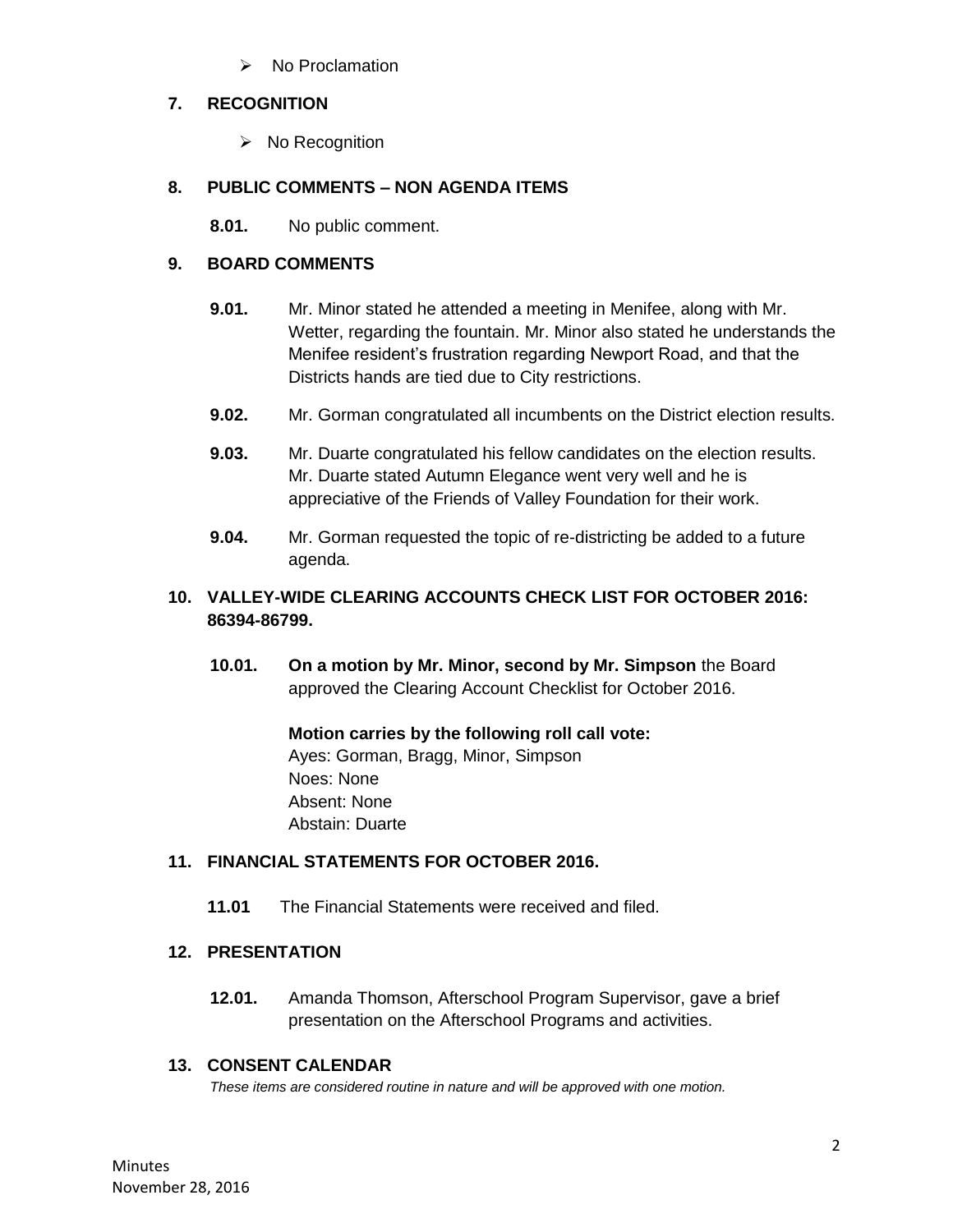**13.01.** Approval of Minutes for the Regular Meeting of September 19, 2016.

**On a motion by Mr. Minor, second by Mr. Simpson** the Board approved Minutes for the Regular Meeting of September 19, 2016.

#### **Motion carries by the following roll call vote:**

Ayes: Bragg, Minor, Simpson Noes: None Absent: None Abstain: Duarte, Gorman

**13.02.** Approval of Minutes for the Regular Meeting of October 24, 2016.

**On a motion by Mr. Minor, second by Mr. Gorman** the Board approved Minutes for the Regular Meeting of October 24, 2016.

**Motion carries by the following roll call vote:** 

Ayes: Duarte, Gorman, Bragg, Minor Noes: None Absent: None Abstain: Simpson

- **13.03.** Senate Bill 165 French Valley Community Services District.
- **13.04.** Waiver of reading in full of any and all Ordinances listed on this Agenda and provide that they be read by title only.

**On a motion by Mr. Minor, second by Mr. Gorman** the Board approved items 13.03 and 13.04 of the consent calendar.

#### **Motion carries by the following roll call vote:**

Ayes: Duarte, Gorman, Bragg, Simpson, Minor Noes: None Absent: None Abstain: None

#### **14. PUBLIC HEARING**

**On a motion by Mr. Gorman, second by Mr. Duarte** the Board approved to move item 16.03 CFD Resoluion 1001-16, 1002-16, 1003-16 to item 14.01 Public Hearing.

#### **Motion carries by the following roll call vote:**

Ayes: Duarte, Gorman, Bragg, Simpson, Minor Noes: None Absent: None Abstain: None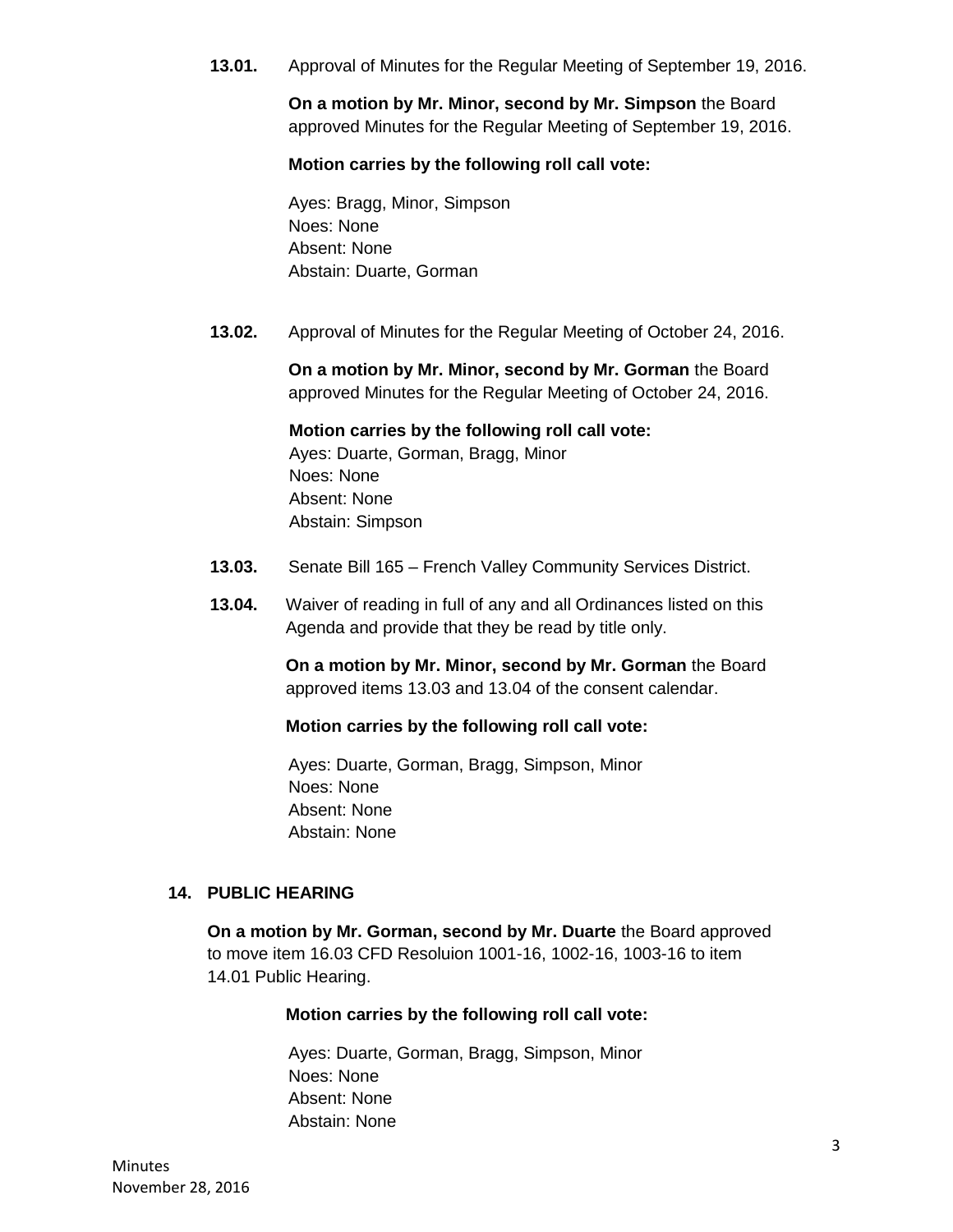# **14.01. Community Facilities District (CFD) French Valley Zone 11 (Spencer's Crossing III)**

Mr. Duarte announced we will conduct the Public Hearing and consider approving the formation and establishment of the French Valley Community Facilities District Zone 11 (Spencer's Crossing III), and adopt the Resolution of Formation establishing the District, and the Resolution authorizing and setting a Special Election for the adoption of a Special Tax.

Mr. Duarte asked the Board Clerk to please report on the proof of publication for the Public Hearing.

The Board Clerk announced that she is in possession of the proof of publication for the public hearing.

At 5:31 p.m. Mr. Duarte announced the public hearing is now open and that this is the time to hear any protest, comments and questions from interested persons. Mr. Duarte stated he had received zero speaker cards.

At 5:32 p.m. Mr. Duarte stated the public hearing is now closed.

Mr. Duarte asked the Clerk how many landowners are there within the Community Facilities District?

The Clerk responded that there is one landowner within the proposed Community Facilities District.

Mr. Duarte announced the Board has received zero written protests, and asked the Board Clerk if such written protests, if any, constitute a majority protest of the landowners?

The Clerk stated no, the written protests submitted do not constitute a majority protest.

 **On a motion by Mr. Minor, second by Mr. Simpson** the Board approved Resolution No. 1001-16- A Resolution of the Board of Directors of Valley-Wide Recreation and Park District, establishing the formation of a Community Facilities District. Valley-Wide Recreation and Park District French Valley Community Facilities District Zone 11 (Spencer's Crossing III).

# **Motion carries by the following roll call vote:**

Ayes: Duarte, Gorman, Bragg, Simpson, Minor Noes: None Absent: None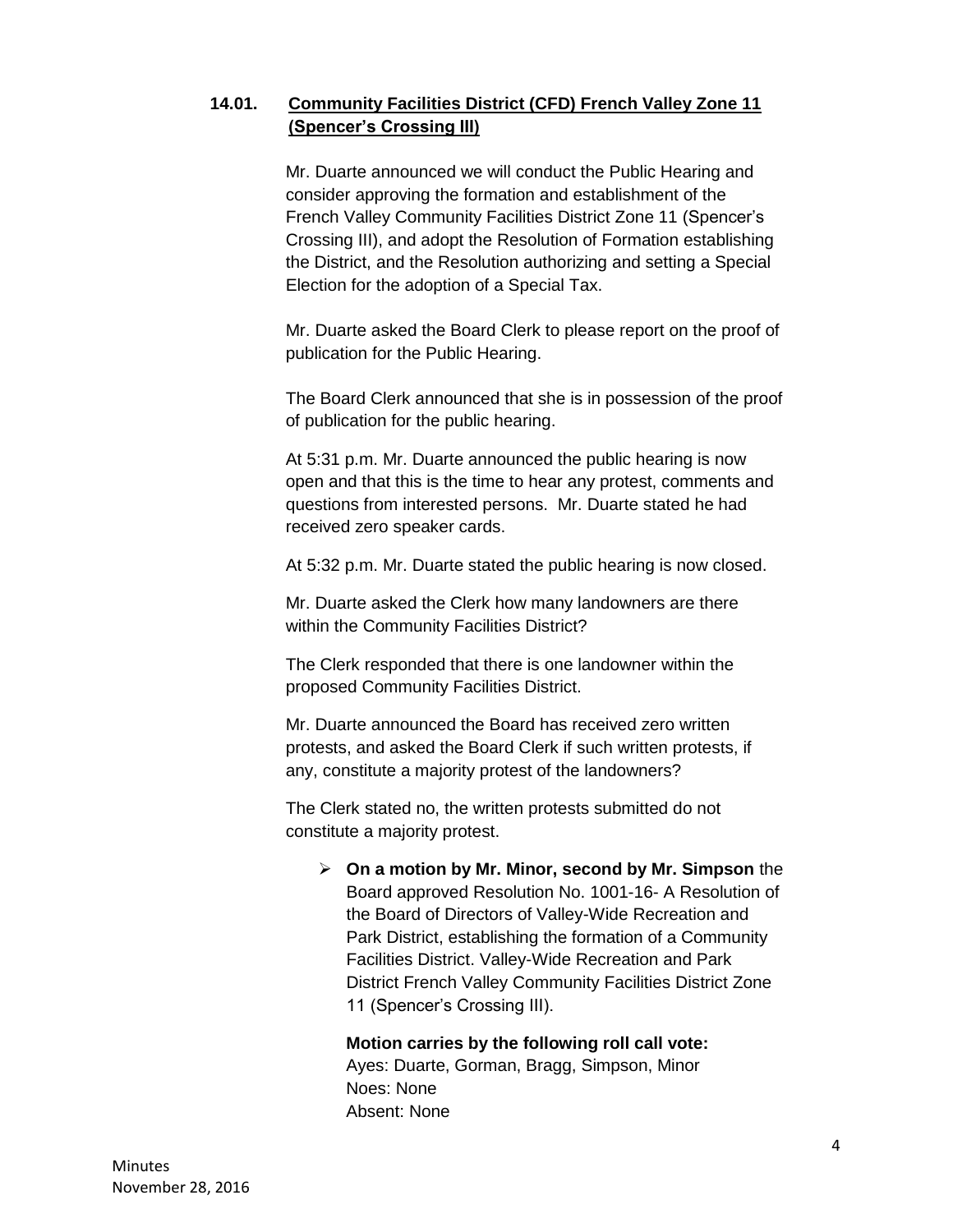Abstain: None

 **On a motion by Mr. Minor, second by Mr. Simpson** the Board approved Resolution No. 1002-16- A Resolution of the Board of Directors of Valley-Wide Recreation and Park District, calling a special election for a Community Facilities District. Valley-Wide Recreation and Park District French Valley Community Facilities District Zone Zone 11 (Spencer's Crossing III).

**Motion carries by the following roll call vote:**  Ayes: Duarte, Gorman, Bragg, Simpson, Minor Noes: None Absent: None Abstain: None

Mr. Duarte asked the Clerk to announce the result of the property owner vote.

The Clerk announced that the landowners have voted in favor of the measure.

Mr. Duarte stated that at least 2/3rds of the property owner votes are in favor of the levy of the special taxes and the establishment of the appropriation limit.

 **On a motion by Mr. Minor, second by Mr. Simpson** the Board approved Resolution No. 1003-16- A resolution of the Board of Directors of Valley-Wide Recreation and Park District, California, declaring results of a special landowner election and directing the recording of a special tax lien. Valley-Wide Recreation and Park District French Valley Community Facilities District Zone Zone 11 (Spencer's Crossing III).

**Motion carries by the following roll call vote:**  Ayes: Duarte, Gorman, Bragg, Simpson, Minor Noes: None Absent: None Abstain: None

 **Introduce Ordinance No. 2016 – 12 -** An ordinance of the Board of Directors of Valley-Wide Recreation and Park District, authorizing the levy of special taxes in a Community Facilities District Valley-Wide Recreation and Park District French Valley Community Facilities District Zone 11 (Spencer's Crossing III).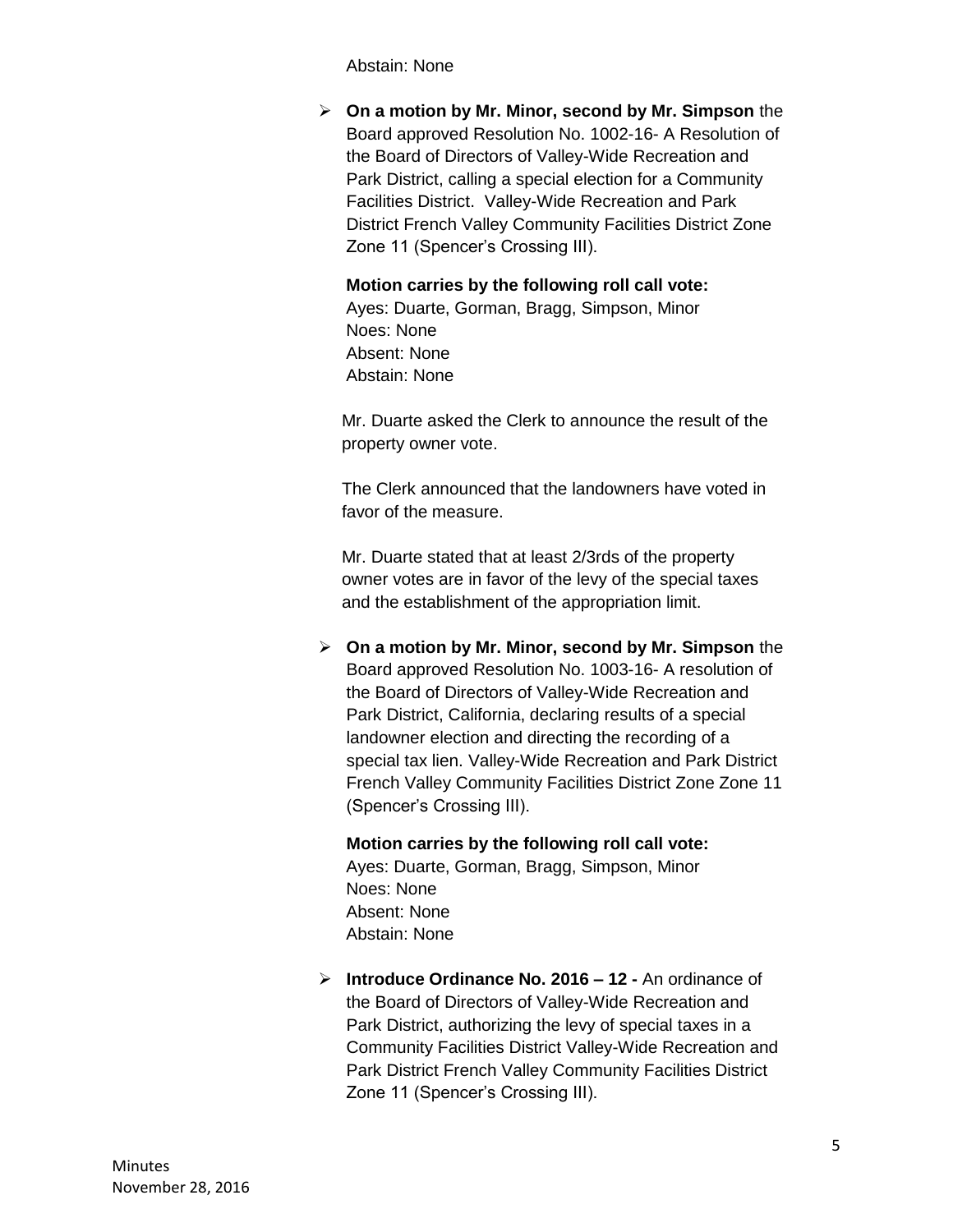#### **15. OLD BUSINESS**

 $\triangleright$  No Old Business

#### **16. NEW BUSINESS**

#### **16.01. Surplus Vehicles**

- $\triangleright$  Request Board approval to declare the 2007 Ford Type II Allstar a surplus vehicle.
- $\triangleright$  Request Board approval to declare the 1986 Chevy 3500 Moving Van a surplus vehicle.

**On a motion by Mr. Minor, second by Mr. Gorman** the Board approved to declare the vehicles surplus.

**Motion carries by the following roll call vote:**  Ayes: Duarte, Gorman, Bragg, Simpson, Minor Noes: None

Absent: None Abstain: None

#### **16.02. Diamond Valley Lake Sign Partnership**

- $\triangleright$  Request Board approval to partner with Metropolitan Water District and the Western Science Center to purchase an advertisement mechanism for DVL – Valley-Wide partnership is 1/3 of the cost of the sign estimated to cost \$120,000.
- Diamond Valley Lake Sign Partnership was tabled and deferred to committee.

#### **17. ITEMS FOR BOARD INFORMATION AND DISCUSSION**

- **17.01.** General Mangers Report
	- $\triangleright$  Mr. Wetter gave a brief report regarding Menifee Parks.
	- $\triangleright$  The Board received the Holiday Activities/Upcoming Events schedule.
	- $\triangleright$  Mr. Wetter informed the Board of future District Equipment purchases.
	- Mr. Wetter updated the Board on Upcoming Projects Sport Center & District Office.
- **17.02.** Report from Board of Directors Ad Hoc Committees No Ad Hoc Committee reports.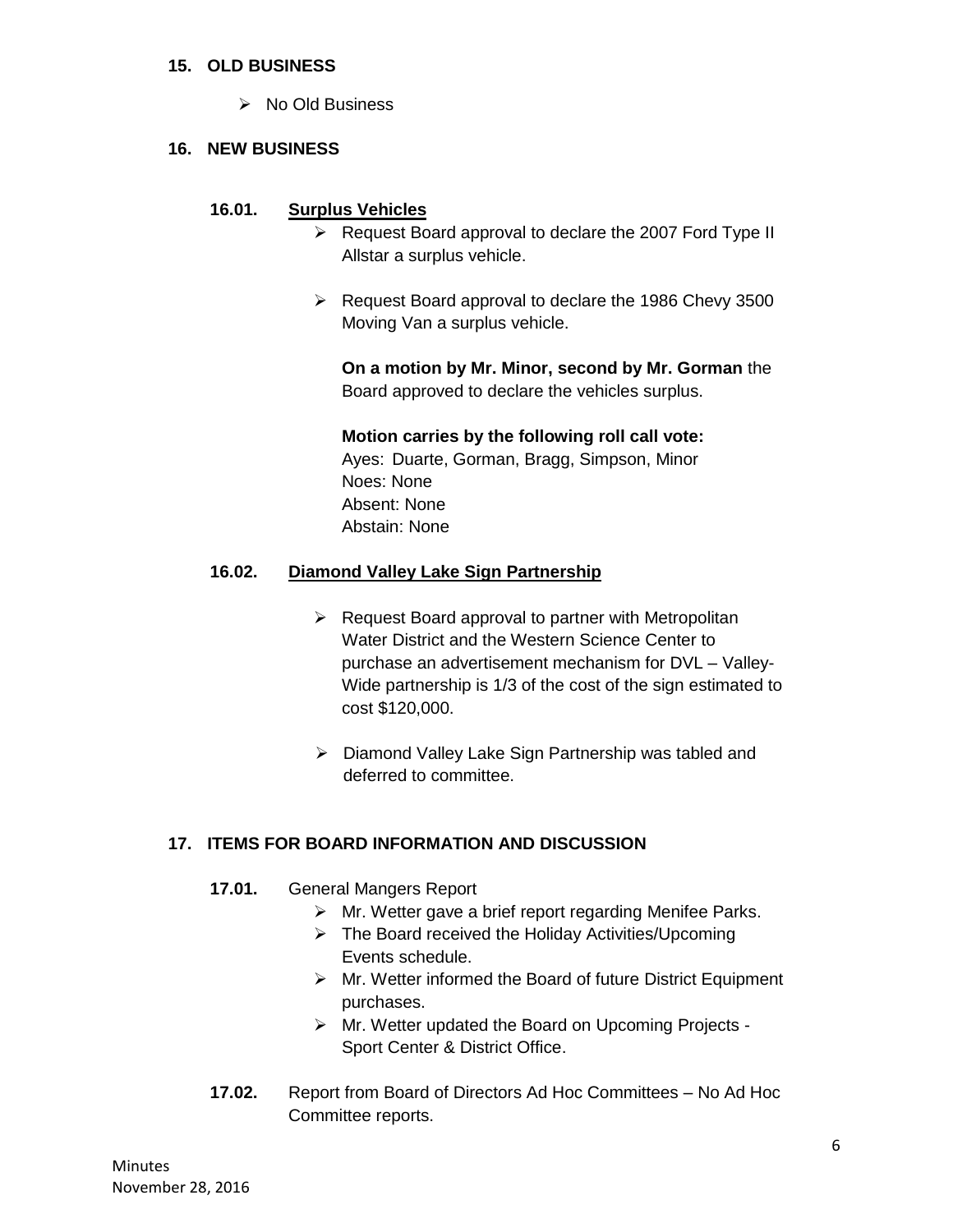#### **18. STAFF REPORTS**

- $\triangleright$  The Board received the following staff reports:
- **18.01.** Sport Center
- **18.02.** Valle Vista
- **18.03.** Menifee
- **18.04.** Winchester
- **18.05.** Diamond Valley
- **18.06.** French Valley
- **18.07.** Romoland
- **18.08.** Simpson Center

#### **19. NEWSPAPER ARTICLES**

**19.01.** The Board received all Valley-Wide Recreation Newspaper publications for the month of October.

#### **20. EXECUTIVE SESSION**

The Board entered into executive session at 6:27 p.m. regarding the following:

- **20.01.** Government Code Section 54956.8 Real Estate Negotiations Diamond Valley Lake Community Park (144-1-173).
- **20.02.** Government Code Section 54956.9 Litigation
	- a. Pending Litigation Gov. Code Section 54956.9(d)(2): (1 case; 5:16-cv-00088 JGB (KKx) Carol Tounget v. Valley-Wide Recreation and Park District);
		- b. Significant exposure to litigation Liability Claim Gov. Code Section 54956.95 R.&W. Renzema v. Valley-Wide Recreation and Park District.
- **20.03.** Government Code Section 54957 Personnel General Manager Performance Review.

The Board closed executive session and reopened the meeting at 7:20 p.m. with the following to report:

In regards to Government Code Section 54956.8 – Real Estate Negotiations – Diamond Valley Lake Community Park (144-1-173) – The Board had no reportable action.

In regards to Government Code Section 54956.9 – Litigation – Pending Litigation Gov. Code Section 54956.9(d)(2): (1 case; 5:16-cv-00088 JGB (KKx) Carol Tounget v. Valley-Wide Recreation and Park District) – The Board had no reportable action.

In regards to Significant exposure to litigation - Liability Claim Gov. Code Section 54956.95 R.&W. Renzema v. Valley-Wide Recreation and Park District. – **On a**